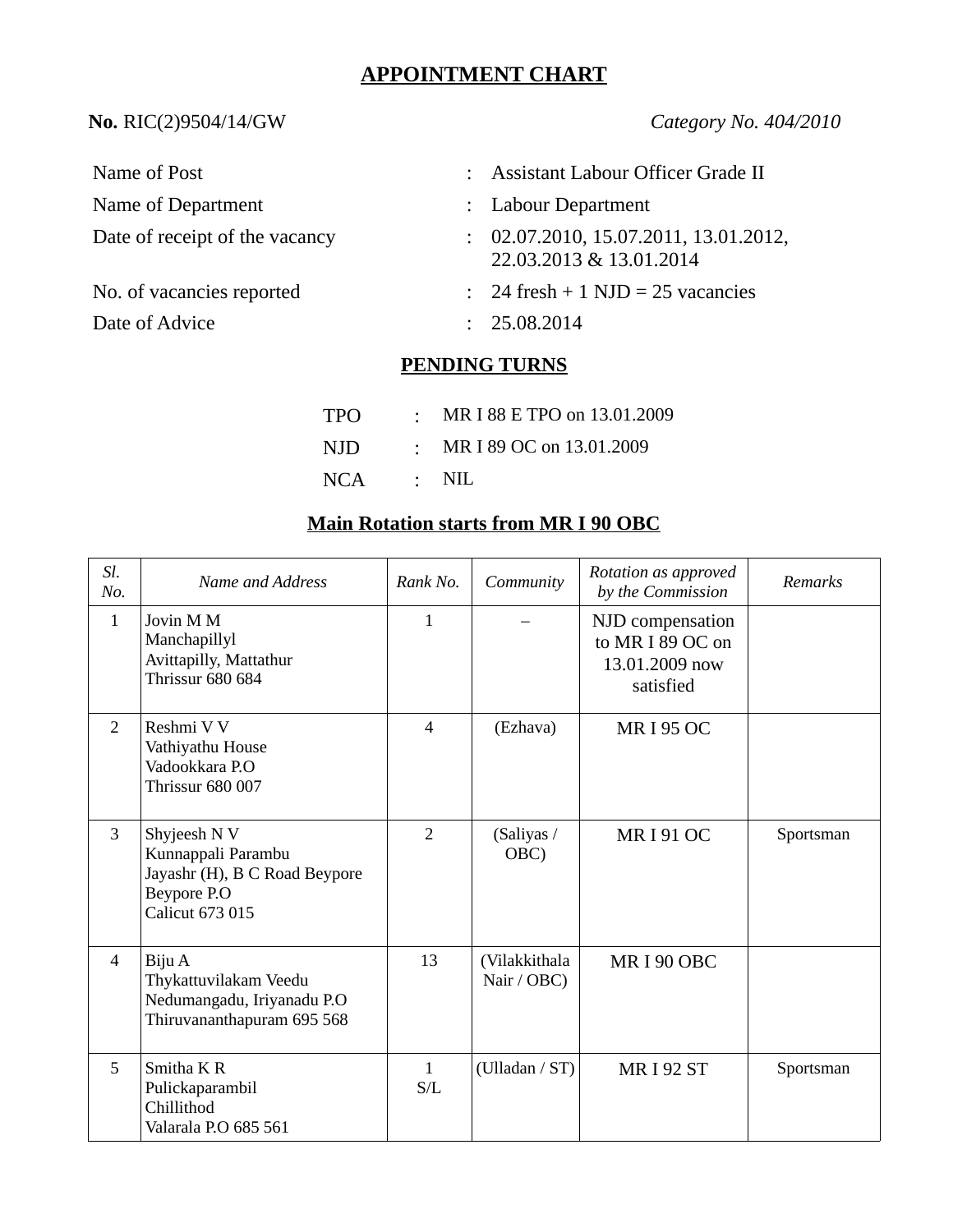| 6  | <b>Minoy James</b><br>Vadakakkath House,<br>47/1041 E, Vaduthala, Kochi<br>Ernakulam 682 023                                             | 3              | (LC)                     | <b>MRI 93 OC</b> |  |
|----|------------------------------------------------------------------------------------------------------------------------------------------|----------------|--------------------------|------------------|--|
| 7  | Brijith Jose Y R<br>Das Villa<br>Perukavu P.O<br>Thiruvananthapuram 695 573                                                              | 49             | (LC)                     | MR I 94 LC/AI    |  |
| 8  | Resmi V<br>TC 1/1917 (1-2)<br>Sivamanasam<br><b>High School Lane</b><br>Kumarapuram<br>Medical College P.O<br>Thiruvananthapuram 695 011 | 5              | (Ezhava)                 | <b>MRI 97 OC</b> |  |
| 9  | Sameera N V<br>N V House<br>Narangapatta<br>Perimbadari P.O, Mannarkkad<br>Palakkad 678 762                                              | 24             | Mappila                  | <b>MRI 96 M</b>  |  |
| 10 | Sini M<br>Sairam Ayyappankavu Thazham<br><b>Near CP Building</b><br>Karuvissery P.O<br>Kozhikode 673 010                                 | 6              | (Thiyya)                 | <b>MRI 99 OC</b> |  |
| 11 | Babitha C P<br>Thekkiniyedath<br>Kunnamangalam<br>Kozhikode 673 571                                                                      | $\overline{7}$ | (Thiyya)                 | MR II 1 OC       |  |
| 12 | Rajitha R<br><b>DN 161</b><br>Darsan Nagar<br>Peroorkada P.O<br>Thiruvananthapuram 695 005                                               | 8              | (Ezhava)                 | MR II 3 OC       |  |
| 13 | Girish MK<br>Othayoth Meethal (Sreekala)<br>Kavumbhagam<br>Thalassery 670 110                                                            | 19             | (Viswakarma/<br>Kammala) | <b>MRI 100 V</b> |  |
| 14 | Sabisha V<br>Subha<br>Kodamolikkunnu<br>Nellicode P.O<br><b>Calicut 673 016</b>                                                          | 11             | (Thiyya)                 | MR II 9 OC       |  |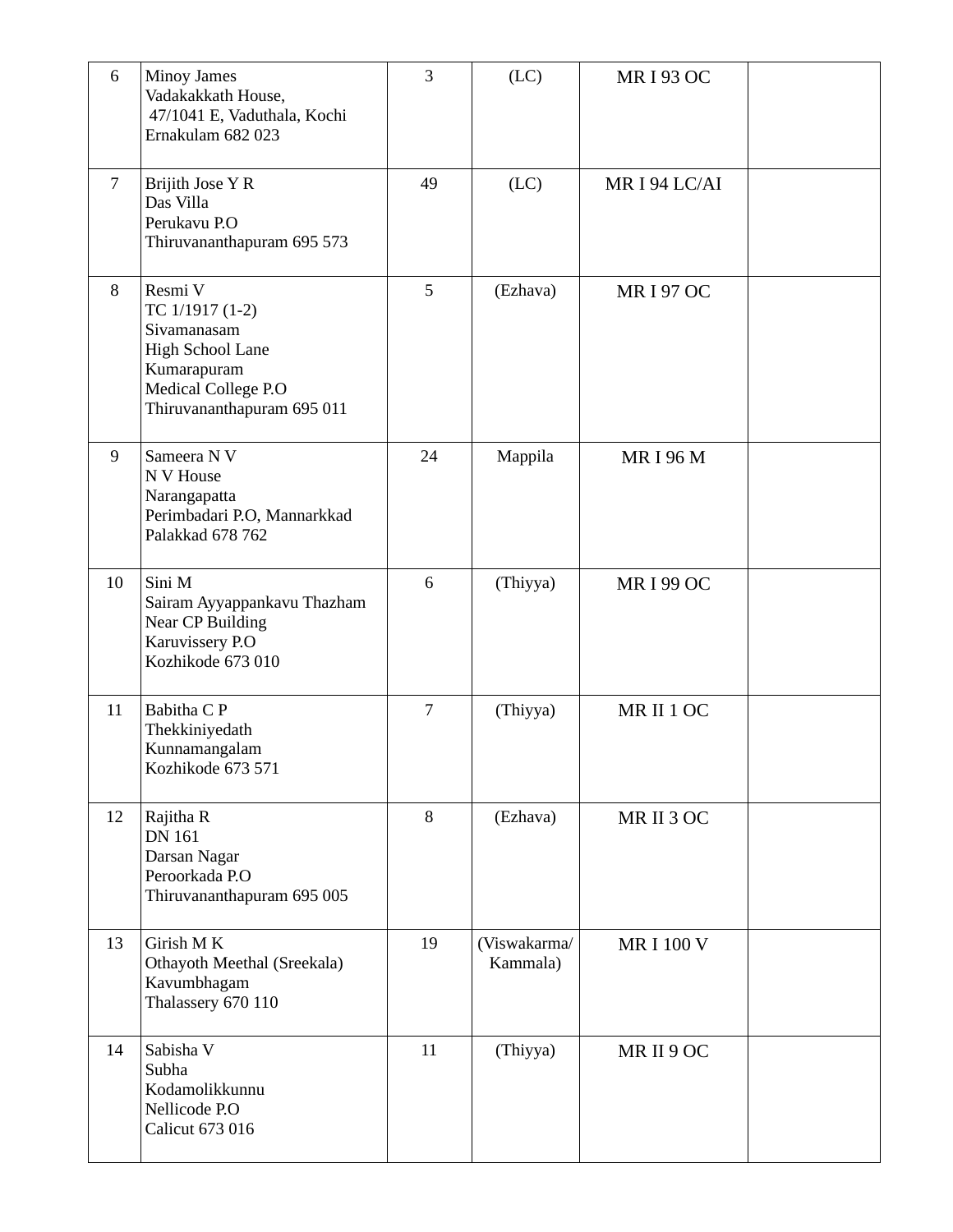| 15 | Jayaprakash Narayanan K<br>Saroj Nivas<br>K V Kavu 673 637                                                | 15    | (Thiyya)                 | MR I 88 E TPO on<br>13.01.2009 now<br>satisfied |  |
|----|-----------------------------------------------------------------------------------------------------------|-------|--------------------------|-------------------------------------------------|--|
| 16 | Jayasree M<br>Muttappilly Myalil<br>Peruva P.O<br>Kottayam 686 610                                        | 20    | (Ezhava)                 | <b>MRI98E</b>                                   |  |
| 17 | Ambily T<br>Souparnika House<br>Kolenchery<br>Kinginimattom P.O<br>Ernakulam 682 311                      | 16    | (Pulayan /<br>SC)        | MR II 4 SC                                      |  |
| 18 | Avinashsundar V<br>Geethalayam<br>Puttatuparambu<br>Eranhikkal P.O<br>Kozhikode 673 303                   | $9\,$ | (Dheevara-<br>Mukkuvan)  | MRII5OC                                         |  |
| 19 | Sanal A Salam<br>German Cottage<br>Chempakamangalam<br>Korani P.O<br>Thiruvananthapuram 695 104           | 25    | (Muslim)                 | MRII6M                                          |  |
| 20 | Padmagirish G<br><b>Bhaskara</b><br>Kakkazhom P.O<br>Alappuzha 688 005                                    | 10    |                          | MR II 7 OC                                      |  |
| 21 | Deepu Philip<br>Melekottara Veedu<br>TC 16/1730, Jagathy<br>DPI Jn, Thycadu<br>Thiruvananthapuram 695 014 | 66    | (LC)                     | MR II 8 LC/AI                                   |  |
| 22 | Suraj S<br>Thonimuzhiyil House<br>Thengumkavu P.O<br>Mallassary<br>Pathanamthitta 689 646                 | 21    | (Ezhava)                 | MRII 2 E                                        |  |
| 23 | Chithra Rajan S R<br>New Dale<br>Venga P.O<br>Sasthamkottah<br>Kollam 690 569                             | 18    | (Vaniaka<br>vysya / OBC) | MR II 10 OBC                                    |  |